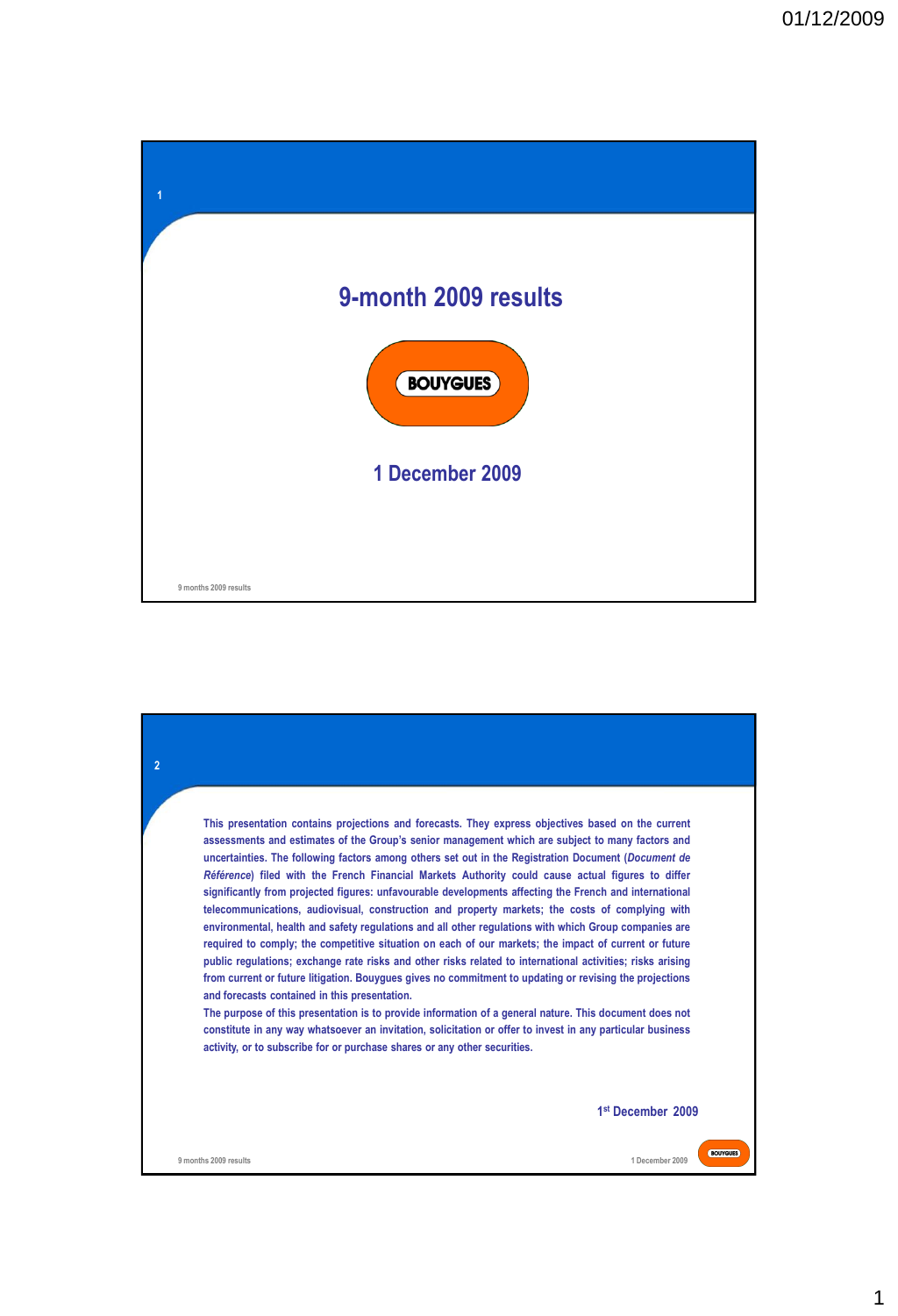

| <b>BOUYGUES GROUP: key operating figures</b><br>4                                                                                                                                           |                |        |                 |  |  |  |  |
|---------------------------------------------------------------------------------------------------------------------------------------------------------------------------------------------|----------------|--------|-----------------|--|--|--|--|
|                                                                                                                                                                                             | 9-month        |        |                 |  |  |  |  |
| $\epsilon$ million                                                                                                                                                                          | 2008           | 2009   | <b>Change</b>   |  |  |  |  |
| <b>Sales</b>                                                                                                                                                                                | $23,915^{(1)}$ | 23,168 | $-3\%^{(2)}$    |  |  |  |  |
| <b>Operating profit</b>                                                                                                                                                                     | $1,772^{(1)}$  | 1,461  | $-18%$          |  |  |  |  |
| Net profit attributable to the Group                                                                                                                                                        | 1,202          | 1,024  | $-15%$          |  |  |  |  |
| (1) Applying the same accounting policy as in 2009: excluding TF1 third-party sales and excluding contributions from Finagestion<br>(2) Down 3% like-for-like and at constant exchange rate |                |        |                 |  |  |  |  |
| 9 months 2009 results                                                                                                                                                                       |                |        | 1 December 2009 |  |  |  |  |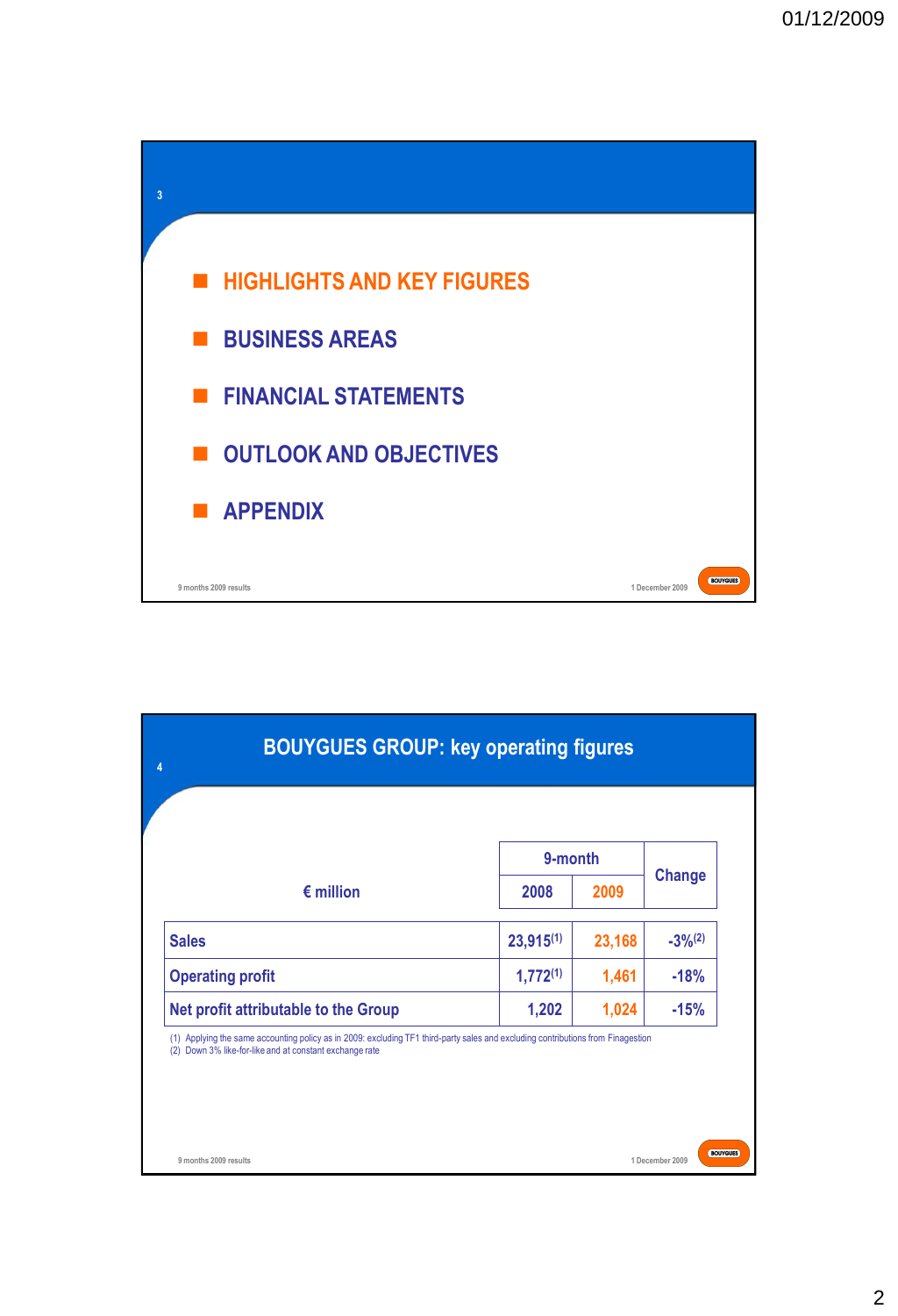| <b>BOUYGUES GROUP: financial position (1/2)</b><br>5                                         |       |                      |          |  |  |  |  |
|----------------------------------------------------------------------------------------------|-------|----------------------|----------|--|--|--|--|
|                                                                                              |       | <b>End-September</b> |          |  |  |  |  |
| $\epsilon$ million                                                                           | 2008  | 2009                 | Change   |  |  |  |  |
| <b>Shareholders' equity</b>                                                                  | 8,562 | 9,138                | $+£576m$ |  |  |  |  |
| <b>Net debt</b>                                                                              | 5,662 | 5,186                | $-6476m$ |  |  |  |  |
| <b>Gearing ratio</b>                                                                         | 66%   | <b>57%</b>           | $-9$ pts |  |  |  |  |
| Net debt decreasing by €476m over 12 months<br>Gearing ratio improving by 9 points to 57%    |       |                      |          |  |  |  |  |
| A healthy financial structure<br><b>BOUYGUES</b><br>9 months 2009 results<br>1 December 2009 |       |                      |          |  |  |  |  |

|                           | 9-month      |        |               |
|---------------------------|--------------|--------|---------------|
| $\epsilon$ million        | $2008^{(1)}$ | 2009   | <b>Change</b> |
| <b>Cash Flow</b>          | 2,703        | 2,607  | $-696m$       |
| - Cost of net debt        | $-209$       | $-260$ | $-651m$       |
| - Income tax expense      | -494         | $-410$ | $+684m$       |
| - Net capital expenditure | $-1,293$     | $-827$ | $+£466m$      |
| <b>Free Cash Flow</b>     | 707          | 1,110  | $+£403m$      |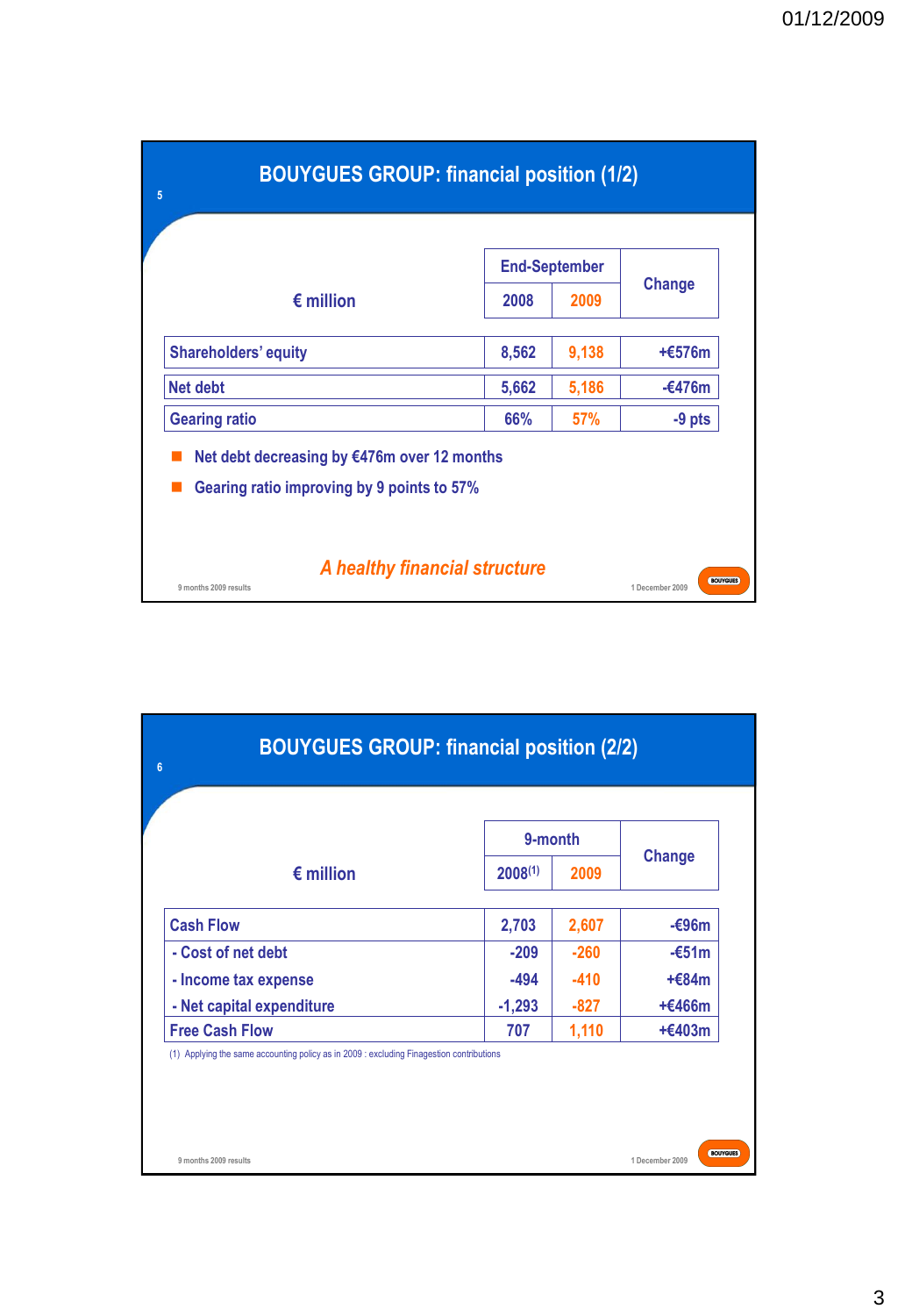

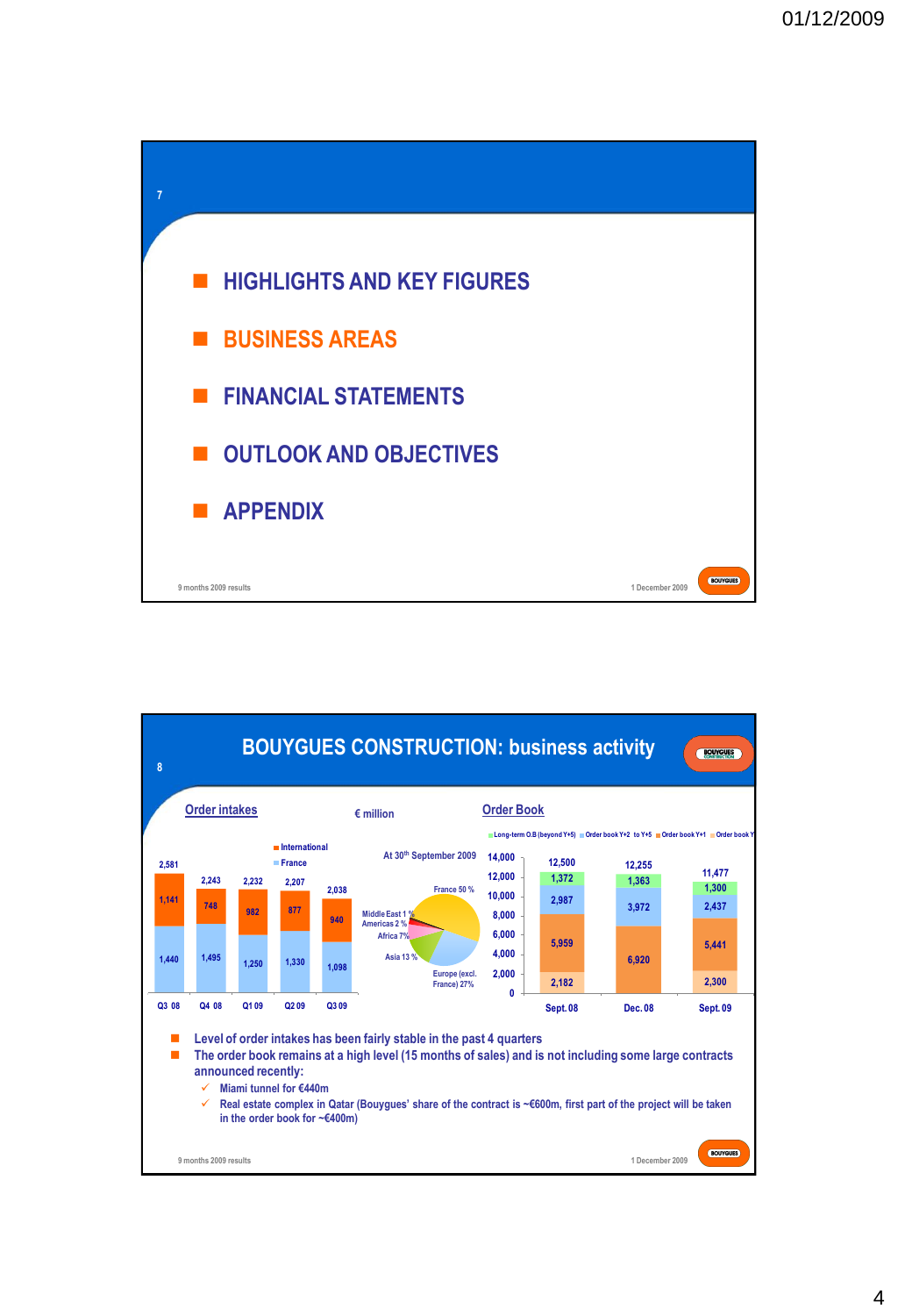| <b>BOUYGUES CONSTRUCTION: key figures</b><br><b>BOUYGUES</b><br>9                                                                                                                                                                                                                                                                                                                                                    |                                                                                                                         |         |      |        |                                    |  |  |  |
|----------------------------------------------------------------------------------------------------------------------------------------------------------------------------------------------------------------------------------------------------------------------------------------------------------------------------------------------------------------------------------------------------------------------|-------------------------------------------------------------------------------------------------------------------------|---------|------|--------|------------------------------------|--|--|--|
|                                                                                                                                                                                                                                                                                                                                                                                                                      |                                                                                                                         | 9-month |      |        |                                    |  |  |  |
|                                                                                                                                                                                                                                                                                                                                                                                                                      | $\epsilon$ million                                                                                                      | 2008    | 2009 | Change |                                    |  |  |  |
| <b>Sales</b>                                                                                                                                                                                                                                                                                                                                                                                                         | $+2\%^{(1)}$<br>7,133<br>6,971<br>o/w France<br>$+1%$<br>3,984<br>4,007<br>o/w international<br>2,987<br>3,126<br>$+5%$ |         |      |        |                                    |  |  |  |
|                                                                                                                                                                                                                                                                                                                                                                                                                      | 3.7%<br>3.7%<br><b>Operating margin</b><br>۰.                                                                           |         |      |        |                                    |  |  |  |
|                                                                                                                                                                                                                                                                                                                                                                                                                      | Net profit attributable to the Group                                                                                    | 232     | 186  | $-20%$ |                                    |  |  |  |
| <b>First Tower, La Défense</b><br><sup>(1)</sup> Up 2% like-for-like and at constant exchange rates<br><b>Highlights at end-September 2009</b><br>Solid revenue coming from a favorable timing of projects<br>✓<br>Stable profitability: the negative impact of Gautrain has been offset by good execution on<br>$\checkmark$<br>other projects<br>Decrease in interest rates keeps on weighting on financial income |                                                                                                                         |         |      |        |                                    |  |  |  |
|                                                                                                                                                                                                                                                                                                                                                                                                                      | 9 months 2009 results                                                                                                   |         |      |        | <b>BOUYGUES</b><br>1 December 2009 |  |  |  |

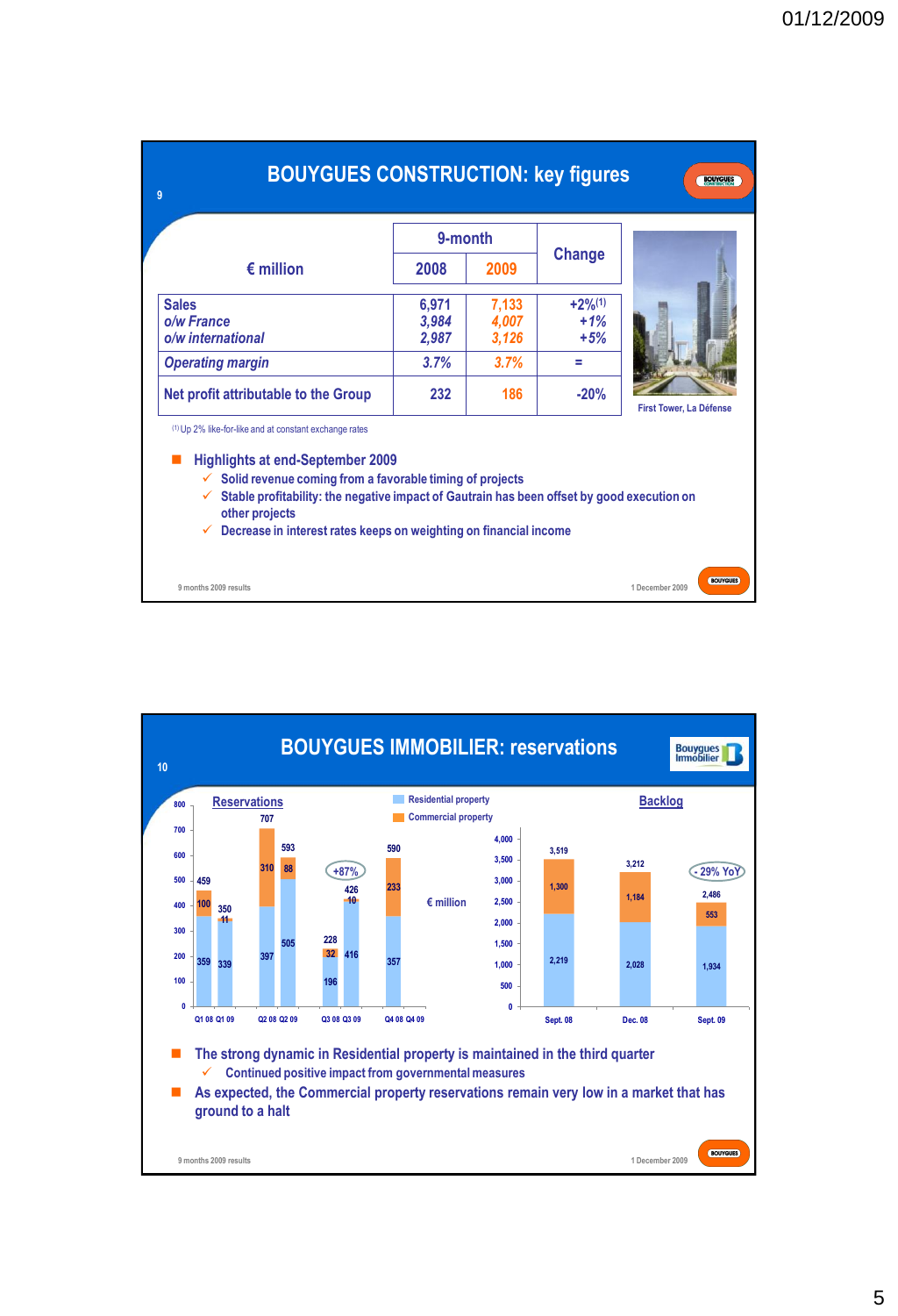|                                                                                                                                                                                           | 9-month               |                       |                                         |  |  |  |
|-------------------------------------------------------------------------------------------------------------------------------------------------------------------------------------------|-----------------------|-----------------------|-----------------------------------------|--|--|--|
| $\epsilon$ million                                                                                                                                                                        | 2008                  | 2009                  | <b>Change</b>                           |  |  |  |
| <b>Sales</b><br>o/w Residential<br>o/w Commercial                                                                                                                                         | 1.988<br>1,249<br>739 | 2,154<br>1,433<br>721 | $+8%$ <sup>(1)</sup><br>$+15%$<br>$-2%$ |  |  |  |
| <b>Operating margin</b>                                                                                                                                                                   | 9.5%                  | 7.1%                  | $-2.4$ pts                              |  |  |  |
| Net profit attributable to the Group                                                                                                                                                      | 92                    | 86                    | $-7%$                                   |  |  |  |
| Galeo building.<br><sup>(1)</sup> Up 7% like-for-like and at constant exchange rates<br><b>Issy</b><br><b>Highlights at end-September 2009</b>                                            |                       |                       |                                         |  |  |  |
| Solid dynamic in Residential property sales on projects currently under construction<br>As expected, sales are down in Commercial property with the delivery of large projects in H1<br>✓ |                       |                       |                                         |  |  |  |

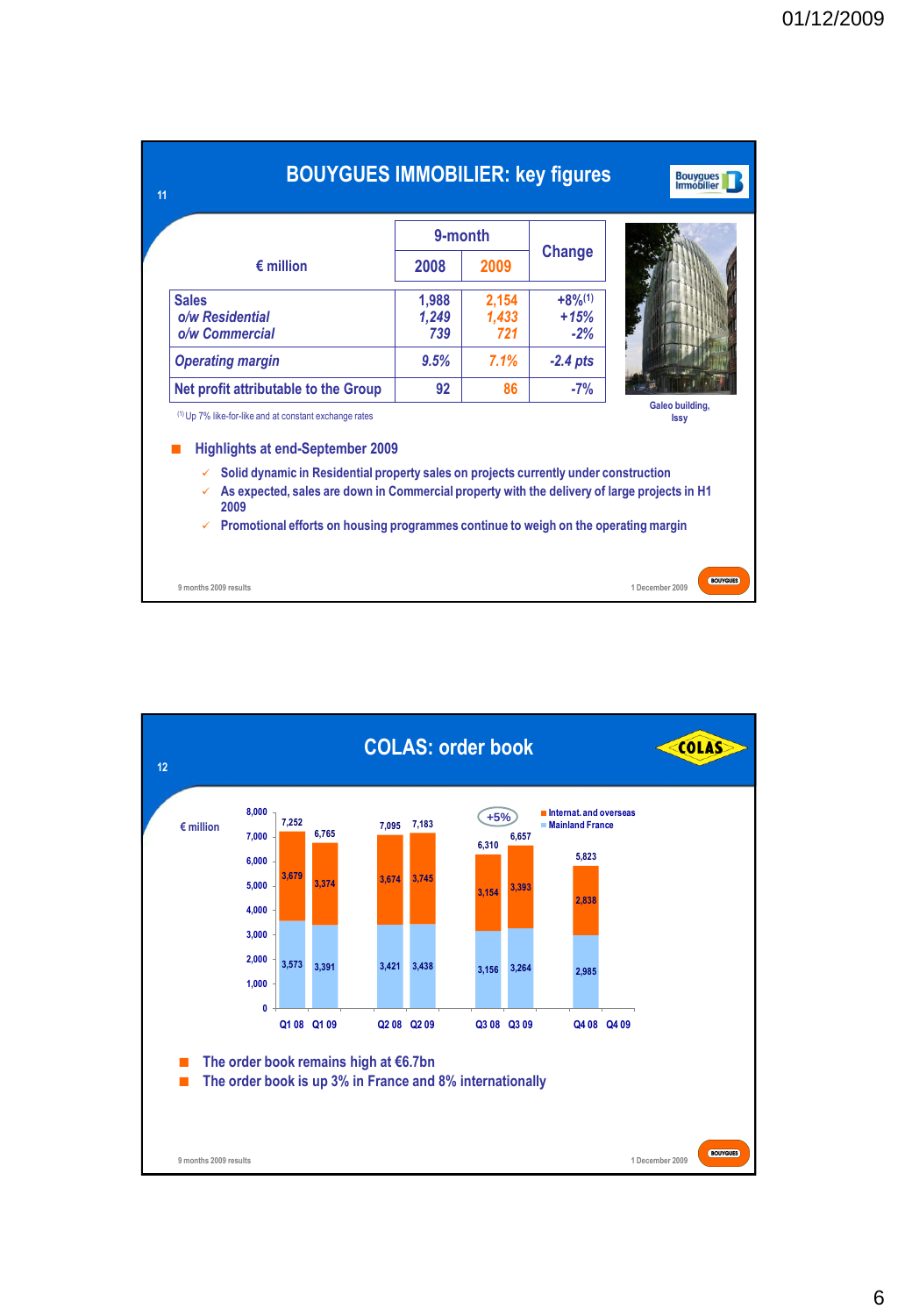| 13                                                                                                                                                                                                                                                                                                                                                                                                                                                                                                                                                           | <b>COLAS: key figures</b> |                         |                                            | <b>COLAS</b>                              |
|--------------------------------------------------------------------------------------------------------------------------------------------------------------------------------------------------------------------------------------------------------------------------------------------------------------------------------------------------------------------------------------------------------------------------------------------------------------------------------------------------------------------------------------------------------------|---------------------------|-------------------------|--------------------------------------------|-------------------------------------------|
|                                                                                                                                                                                                                                                                                                                                                                                                                                                                                                                                                              | 9-month                   |                         |                                            |                                           |
| $\epsilon$ million                                                                                                                                                                                                                                                                                                                                                                                                                                                                                                                                           | 2008                      | 2009                    | Change                                     |                                           |
| <b>Sales</b><br>o/w France<br>o/w international                                                                                                                                                                                                                                                                                                                                                                                                                                                                                                              | 9,615<br>5,564<br>4,051   | 8,684<br>5,024<br>3.660 | $-10\%$ <sup>(1)</sup><br>$-10%$<br>$-10%$ |                                           |
| <b>Operating margin</b>                                                                                                                                                                                                                                                                                                                                                                                                                                                                                                                                      | 5.1%                      | 4.6%                    | $-0.5$ pts                                 |                                           |
| Net profit attributable to the Group                                                                                                                                                                                                                                                                                                                                                                                                                                                                                                                         | 376                       | 293                     | $-22%$                                     | A6 Highway in<br><b>Champagne, France</b> |
| (1) Down 10% like-for-like and at constant exchange rates<br><b>Highlights at end-September 2009</b><br>Higher drop than expected in third quarter sales coming from:<br>France: climate of uncertainty created by the debate around the organization and financing of local<br>⋗<br>authorities<br>ighthremational: sharp decline in business in Central Europe and partial postponing of US stimulus<br>plan funds to 2010<br>Nine months operating margin only partially reflecting the full year competitive pressure<br>impact<br>9 months 2009 results |                           |                         |                                            | <b>BOUYGUES</b><br>1 December 2009        |

| 9-month<br>Change<br>$\epsilon$ million<br>$2008^{(1)}$<br>2009<br>$-13%^{(2)}$<br>1,628<br><b>Sales</b><br>1,864<br>$-19%$<br>967<br>o/w TF1 channel advertising<br>1,188<br>o/w other activities<br>676<br>661<br>$-2%$<br>7.0%<br>2.0%<br><b>Operating margin</b><br>$-5.0$ pts<br>51<br>111<br>$-54%$<br>Net profit attributable to the Group<br>Advertising campaign,<br><b>May 2009</b><br>$^{(1)}$ Excluding TF1 third-party sales (€16m)<br>(2) Down 12% like-for-like and at constant exchange rates<br><b>Highlights at end-September 2009</b> | 14 | <b>TF1: key figures</b> |  |                        |
|----------------------------------------------------------------------------------------------------------------------------------------------------------------------------------------------------------------------------------------------------------------------------------------------------------------------------------------------------------------------------------------------------------------------------------------------------------------------------------------------------------------------------------------------------------|----|-------------------------|--|------------------------|
|                                                                                                                                                                                                                                                                                                                                                                                                                                                                                                                                                          |    |                         |  | 21:07                  |
|                                                                                                                                                                                                                                                                                                                                                                                                                                                                                                                                                          |    |                         |  |                        |
|                                                                                                                                                                                                                                                                                                                                                                                                                                                                                                                                                          |    |                         |  |                        |
|                                                                                                                                                                                                                                                                                                                                                                                                                                                                                                                                                          |    |                         |  |                        |
|                                                                                                                                                                                                                                                                                                                                                                                                                                                                                                                                                          |    |                         |  | ON SE RETROUVE SAN THE |
| Revenue trend is improving as the advertising market starts stabilizing<br>✓<br>The saving plan is on track with €61m achieved at end September 2009 vs. €70m planned<br>✓<br>TF1 demonstrates that it is adapting its strategy and business model to its new environment<br>✓                                                                                                                                                                                                                                                                           |    |                         |  |                        |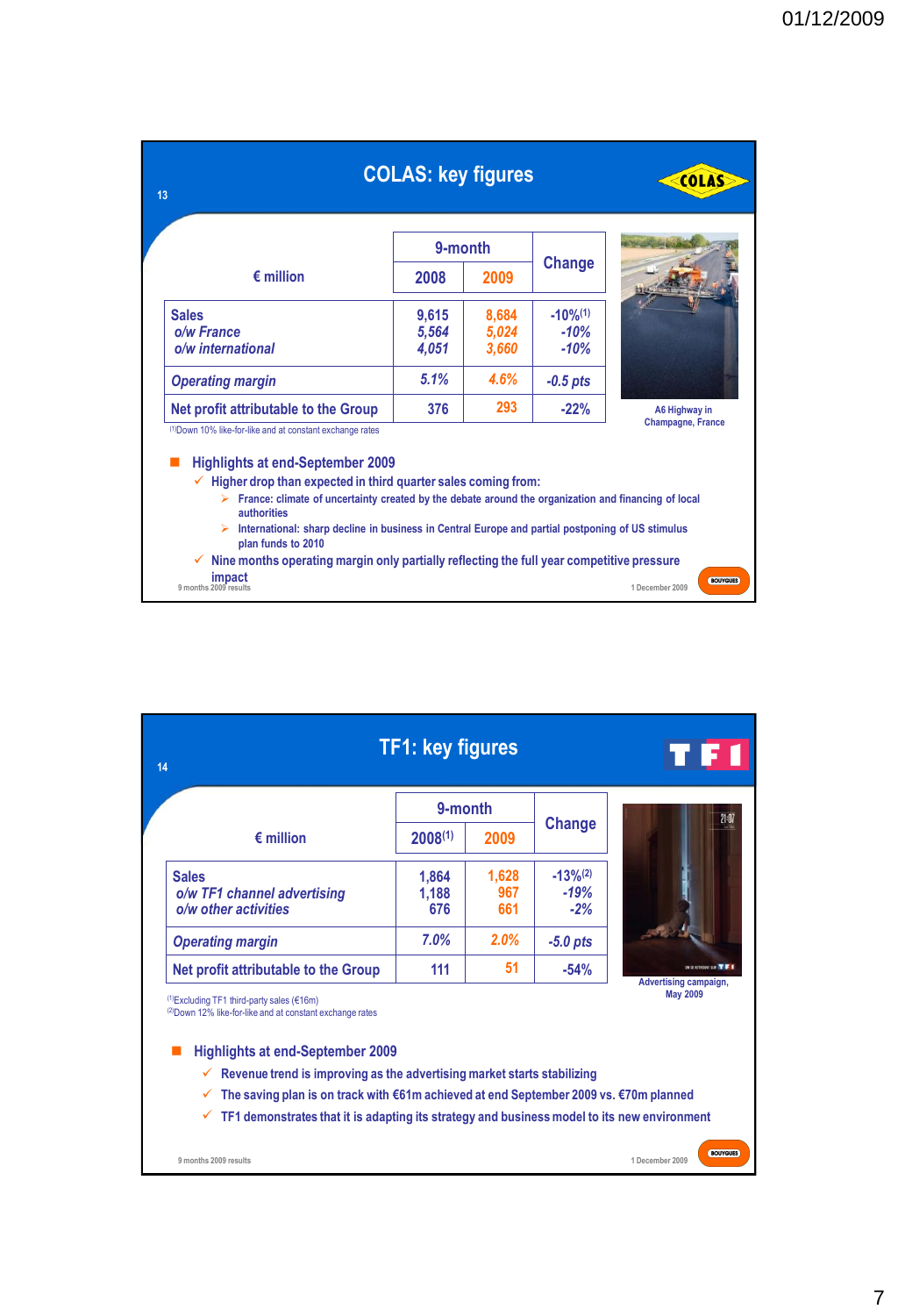

| 16 | <b>BOUYGUES TELECOM: key figures</b>                                                                                                                                                                    |                 |                |                               | <b>Bouvques</b>                    |  |  |  |
|----|---------------------------------------------------------------------------------------------------------------------------------------------------------------------------------------------------------|-----------------|----------------|-------------------------------|------------------------------------|--|--|--|
|    | $\epsilon$ million                                                                                                                                                                                      | 9-month<br>2008 | 2009           | Change                        |                                    |  |  |  |
|    | <b>Sales</b><br><b>Sales from network</b>                                                                                                                                                               | 3,762<br>3,502  | 3.960<br>3,620 | $+5%$ <sup>(1)</sup><br>$+3%$ |                                    |  |  |  |
|    | <b>EBITDA</b><br>1,155<br>1,084<br>$-6%$<br><b>EBITDA/sales from network</b><br><b>33.0%</b><br>$-3.1$ pts<br>29.9%                                                                                     |                 |                |                               |                                    |  |  |  |
|    | <b>Operating profit</b><br>Net profit attributable to the Group                                                                                                                                         | 726<br>474      | 638<br>412     | $-12%$<br>$-13%$              |                                    |  |  |  |
|    | <b>Ideo advertising</b><br>(1) Up 5% like-for-like and at constant exchange rate<br><b>Highlights at end-September 2009</b>                                                                             |                 |                |                               |                                    |  |  |  |
|    | Sales from network growth reduced to 3% due to termination rate cut as of July 1 <sup>st</sup> 2009<br>✓<br><b>EBITDA</b> impacted by:<br>✓<br>Higher commercial costs related to this good performance |                 |                |                               |                                    |  |  |  |
|    | <b>Development of the Fixed-line business</b><br>New taxes including audiovisual taxes and the UMTS license fee $(\epsilon 22m$ in the first nine months of 2009)                                       |                 |                |                               |                                    |  |  |  |
|    | <b>Ongoing commercial investment</b><br>9 months 2009 results                                                                                                                                           |                 |                |                               | <b>BOUYGUES</b><br>1 December 2009 |  |  |  |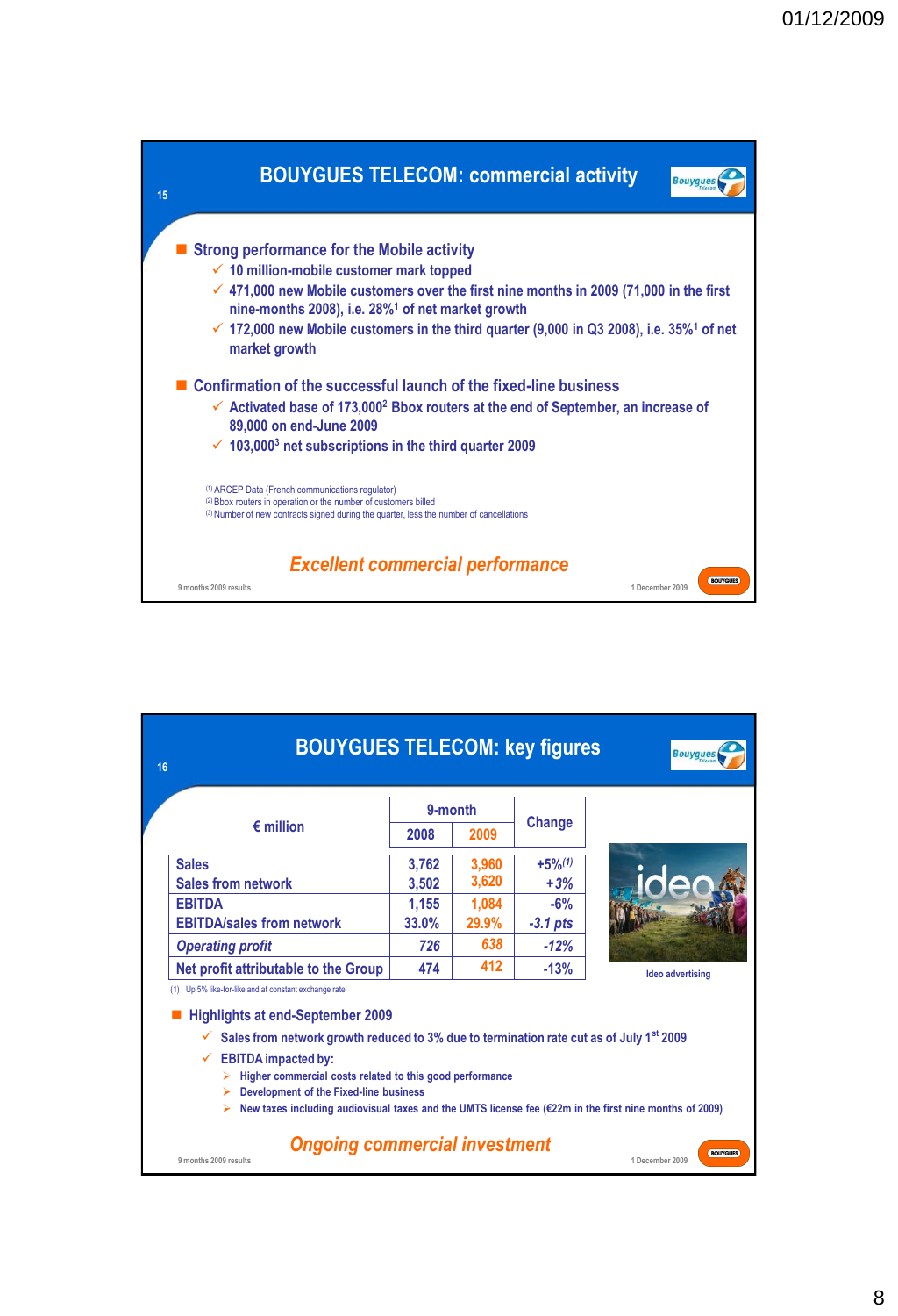

| <b>BOUYGUES: condensed consolidated income statement (1/2)</b><br>18 |                                            |        |               |                              |  |  |  |
|----------------------------------------------------------------------|--------------------------------------------|--------|---------------|------------------------------|--|--|--|
| $\epsilon$ million                                                   | 9-month<br>2008<br>restated <sup>(1)</sup> | 2009   | <b>Change</b> | 9-month<br>2008<br>published |  |  |  |
| <b>Sales</b>                                                         | 23,915                                     | 23,168 | $-3%$         | 24,120                       |  |  |  |
| <b>Operating profit</b>                                              | 1,772                                      | 1,461  | $-18%$        | 1,798                        |  |  |  |
| Cost of net debt                                                     | (209)                                      | (260)  | $+24%$        | (211)                        |  |  |  |
| o/w financial income                                                 | 102                                        | 60     | $-41%$        | 102                          |  |  |  |
| o/w financial expense                                                | (311)                                      | (320)  | $+3%$         | (313)                        |  |  |  |
| Other financial income and expenses                                  | (25)                                       | 14     | ns            | (25)                         |  |  |  |
| (1) Excluding Finagestion and TF1 third party sales                  |                                            |        |               |                              |  |  |  |
| <b>BOUYGUES</b><br>9 months 2009 results<br>1 December 2009          |                                            |        |               |                              |  |  |  |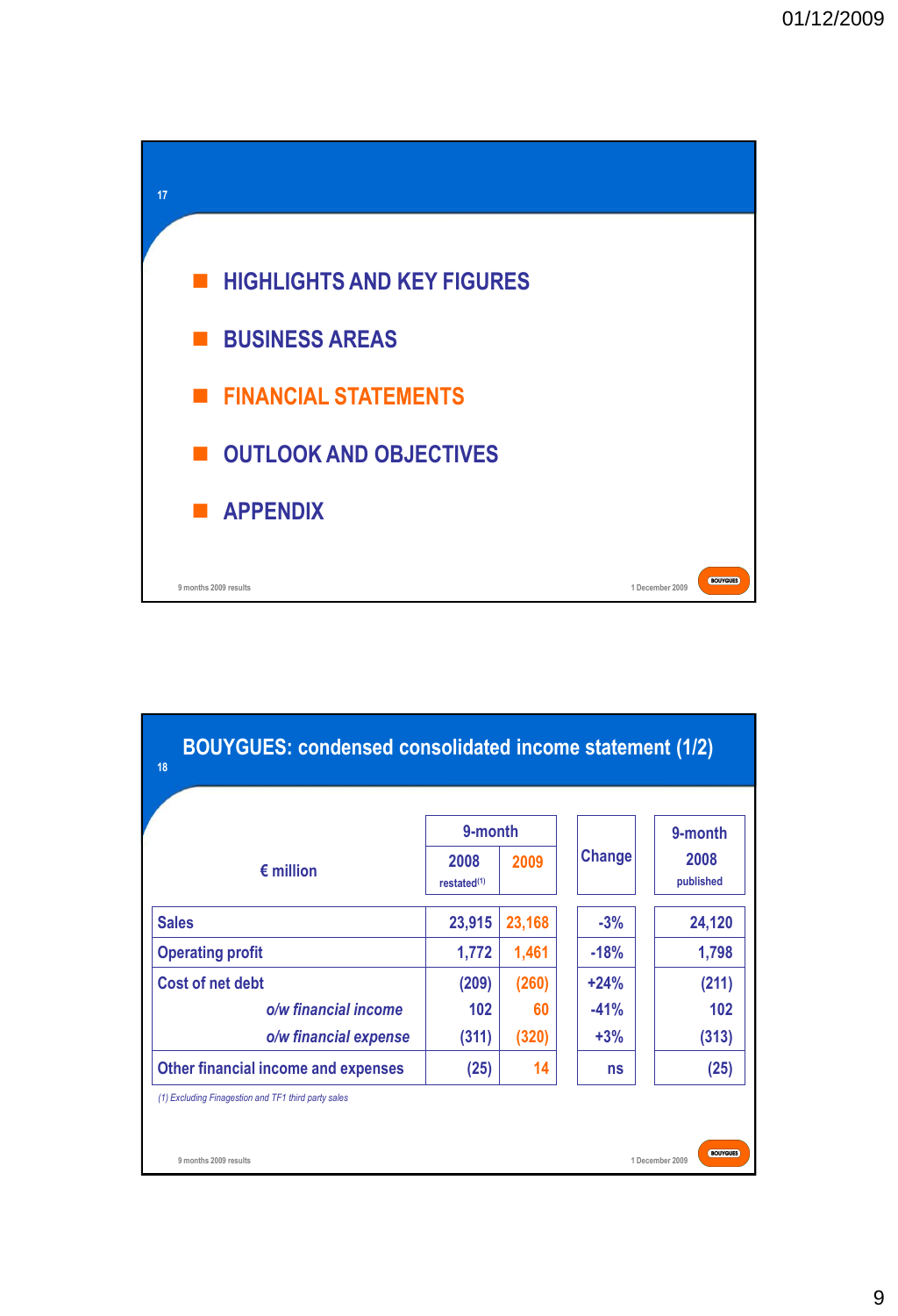|                                           | 9-month                         |       |        | 9-month           |
|-------------------------------------------|---------------------------------|-------|--------|-------------------|
| $\epsilon$ million                        | 2008<br>restated <sup>(1)</sup> | 2009  | Change | 2008<br>published |
| Income tax expense                        | (494)                           | (410) | $-17%$ | (501)             |
| Share of profits and losses of associates | 283                             | 303   | $+7%$  | 283               |
| Net profit from continuing operations     | 1,327                           | 1.108 | $-17%$ | 1,344             |
| Net profit from held-for-sale operations  | 17                              | 15    | $-12%$ | 0                 |
| <b>Minority interests</b>                 | (142)                           | (99)  | $-30%$ | (142)             |
| Net profit attributable to the Group      | 1,202                           | 1,024 | $-15%$ | 1,202             |

| <b>BOUYGUES: condensed consolidated balance sheet</b><br>20 |                  |                   |                   |                                    |  |  |  |
|-------------------------------------------------------------|------------------|-------------------|-------------------|------------------------------------|--|--|--|
| $\epsilon$ million                                          | End-Dec.<br>2008 | End-Sept.<br>2009 | <b>Change</b>     | <b>Reminder</b><br>end-Sept. 2008  |  |  |  |
| Non current assets                                          | 18.670           | 17,487            | -1,183€m          | 18,448                             |  |  |  |
| <b>Current assets</b>                                       | 16,818           | 16,341            | -477€m            | 17,944                             |  |  |  |
| <b>Held for sale assets</b>                                 | n                | 843               | +843€m            | 0                                  |  |  |  |
| <b>TOTAL ASSETS</b>                                         | 35,488           | 34,671            | -817€m            | 36,392                             |  |  |  |
| <b>Shareholders' equity</b>                                 | 8,765            | 9,138             | $+373 \epsilon$ m | 8,562                              |  |  |  |
| <b>Non current liabilities</b>                              | 8,796            | 8,763             | $-33 \epsilon$ m  | 8,994                              |  |  |  |
| <b>Current liabilities</b>                                  | 17,927           | 15,983            | -1,944€m          | 18,836                             |  |  |  |
| <b>Held for sale liabilities</b>                            | 0                | 787               | +787€m            | 0                                  |  |  |  |
| <b>TOTAL LIABILITIES</b>                                    | 35,488           | 34,671            | -817€m            | 36,392                             |  |  |  |
| <b>Net debt</b>                                             | 4,916            | 5,186             | $+£270m$          | 5,662                              |  |  |  |
| 9 months 2009 results                                       |                  |                   |                   | <b>BOUYGUES</b><br>1 December 2009 |  |  |  |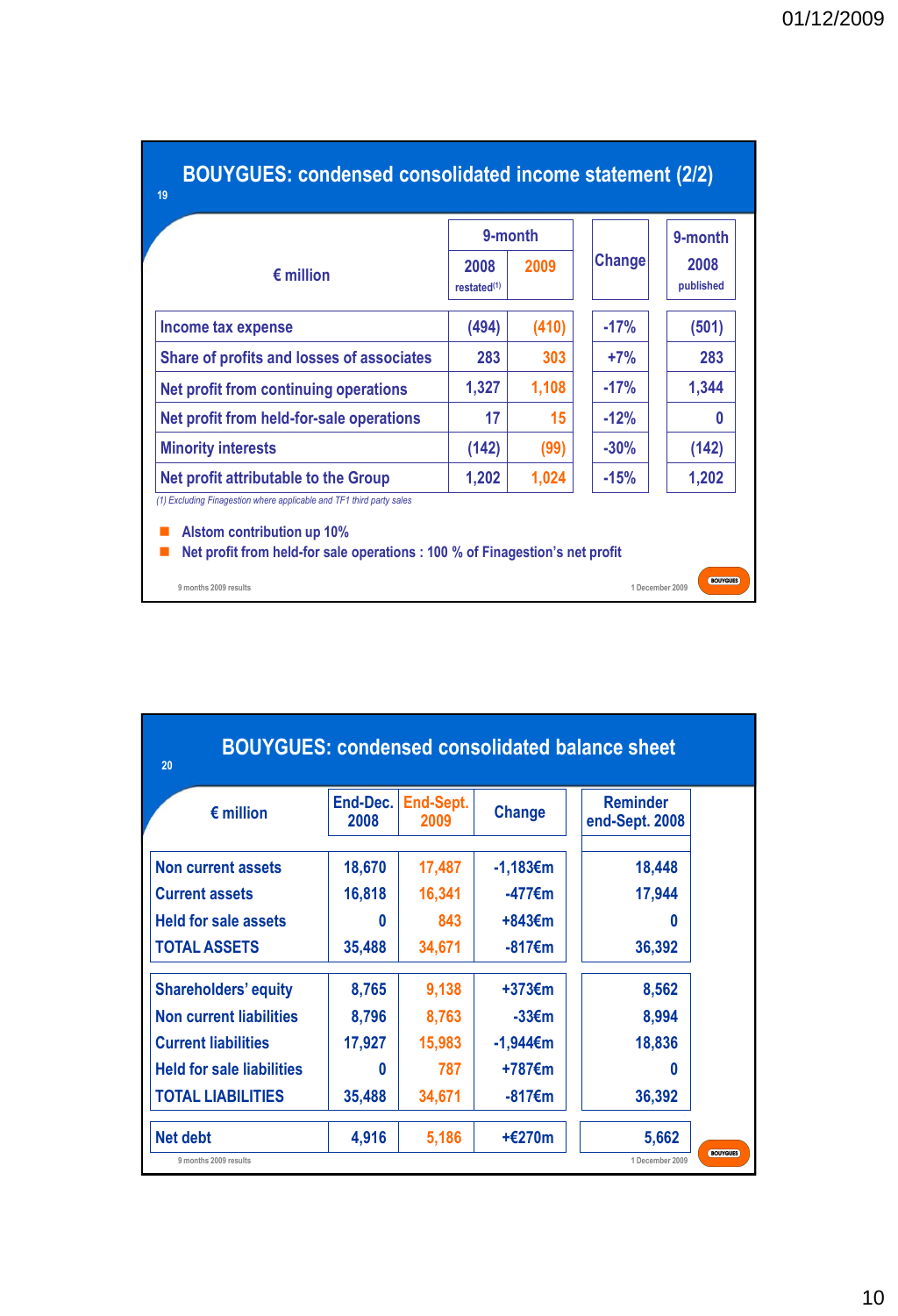

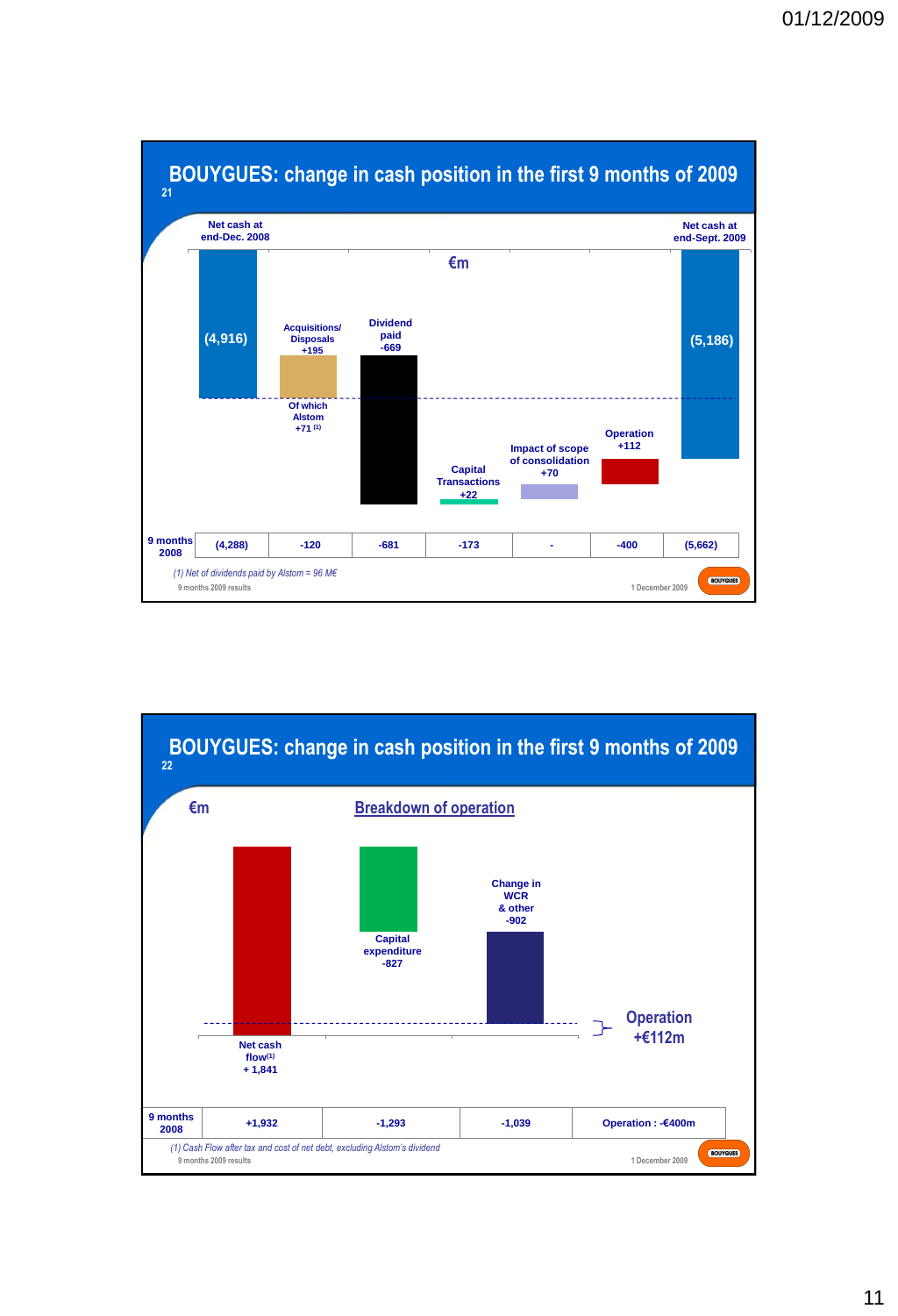| <b>Contribution of business areas to Group net cash</b><br>23 |                  |                   |                  |                   |                  |
|---------------------------------------------------------------|------------------|-------------------|------------------|-------------------|------------------|
| $\epsilon$ million                                            | End-Dec.<br>2008 | End-Sept.<br>2009 | <b>Change</b>    | End-Sept.<br>2008 | <b>Change</b>    |
| <b>Bouygues Construction</b>                                  | 2,592            | 2,826             | $+£234m$         | 2,429             | $+£397m$         |
| <b>Bouygues Immobilier</b>                                    | 1                | (80)              | $-681m$          | (365)             | $+£285m$         |
| Colas                                                         | (6)              | (496)             | $-£490m$         | (412)             | $-684m$          |
| TF <sub>1</sub>                                               | (699)            | (787)             | $-688m$          | (715)             | $-\epsilon$ 72m  |
| <b>Bouygues Telecom</b>                                       | (107)            | (447)             | $-\epsilon$ 340m | (143)             | $-\epsilon$ 304m |
| Holding company and other                                     | (6, 697)         | (6, 202)          | $+£495m$         | (6, 456)          | $+£254m$         |
| <b>TOTAL</b>                                                  | (4, 916)         | (5, 186)          | $-\epsilon$ 270m | (5,662)           | $+£476m$         |
| 9 months 2009 results                                         |                  |                   |                  | 1 December 2009   | <b>BOUYGUES</b>  |

| <b>Net capital expenditure</b>   | 9-month       |      |                  |
|----------------------------------|---------------|------|------------------|
| $\epsilon$ million               | 2008          | 2009 | Change           |
| <b>Bouygues Construction</b>     | 188           | 100  | $-688m$          |
| <b>Bouygues Immobilier</b>       | 7             | 5    | $-\epsilon$ 2m   |
| Colas                            | 364           | 217  | $-£147m$         |
| TF <sub>1</sub>                  | 109           | 60   | $-\epsilon$ 49m  |
| <b>Bouygues Telecom</b>          | 627           | 438  | $-\epsilon$ 189m |
| <b>Holding company and other</b> | $(2)^{(1)}$   | 7    | $+€9m$           |
| <b>TOTAL</b>                     | $1,293^{(1)}$ | 827  | $-£466m$         |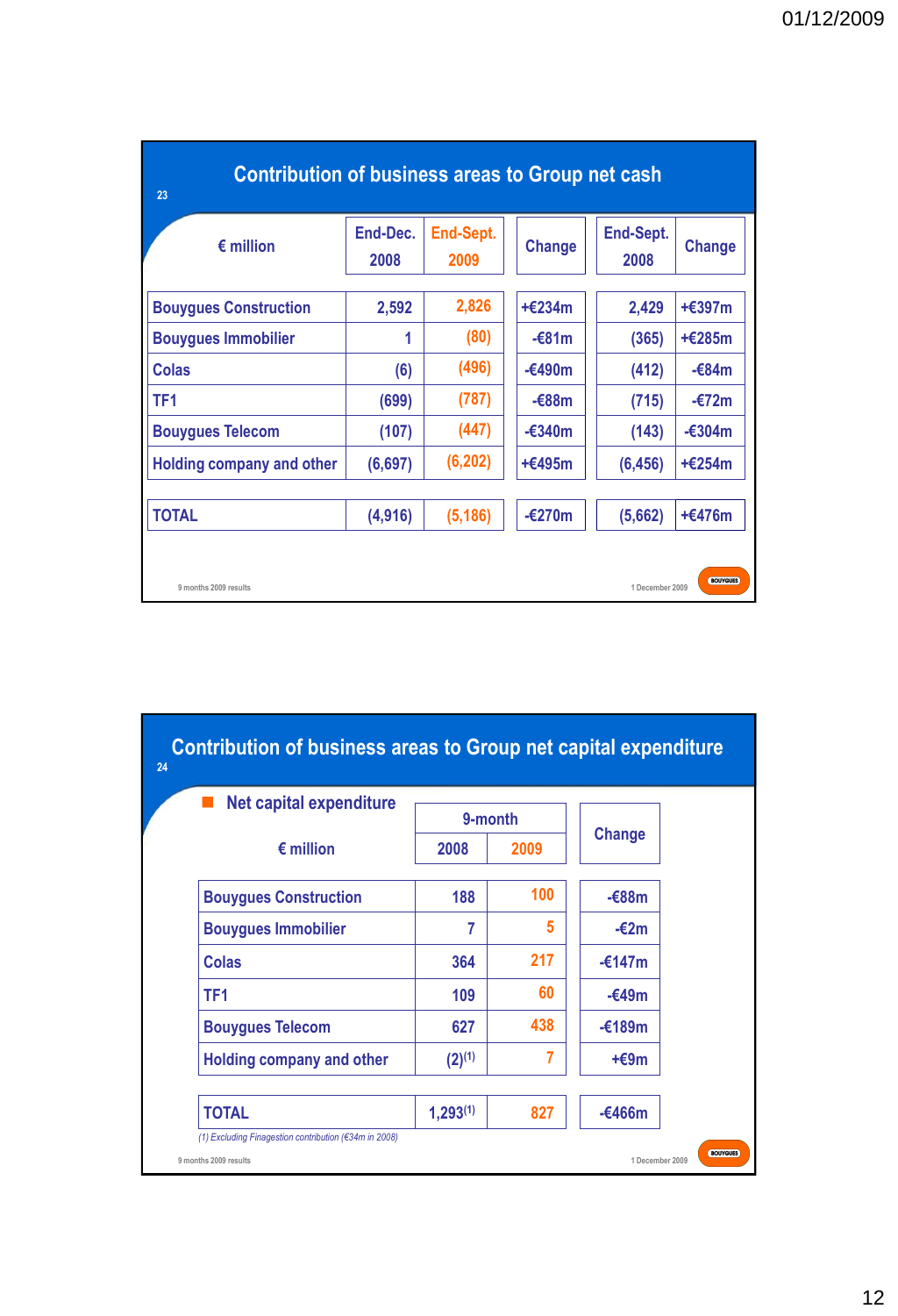

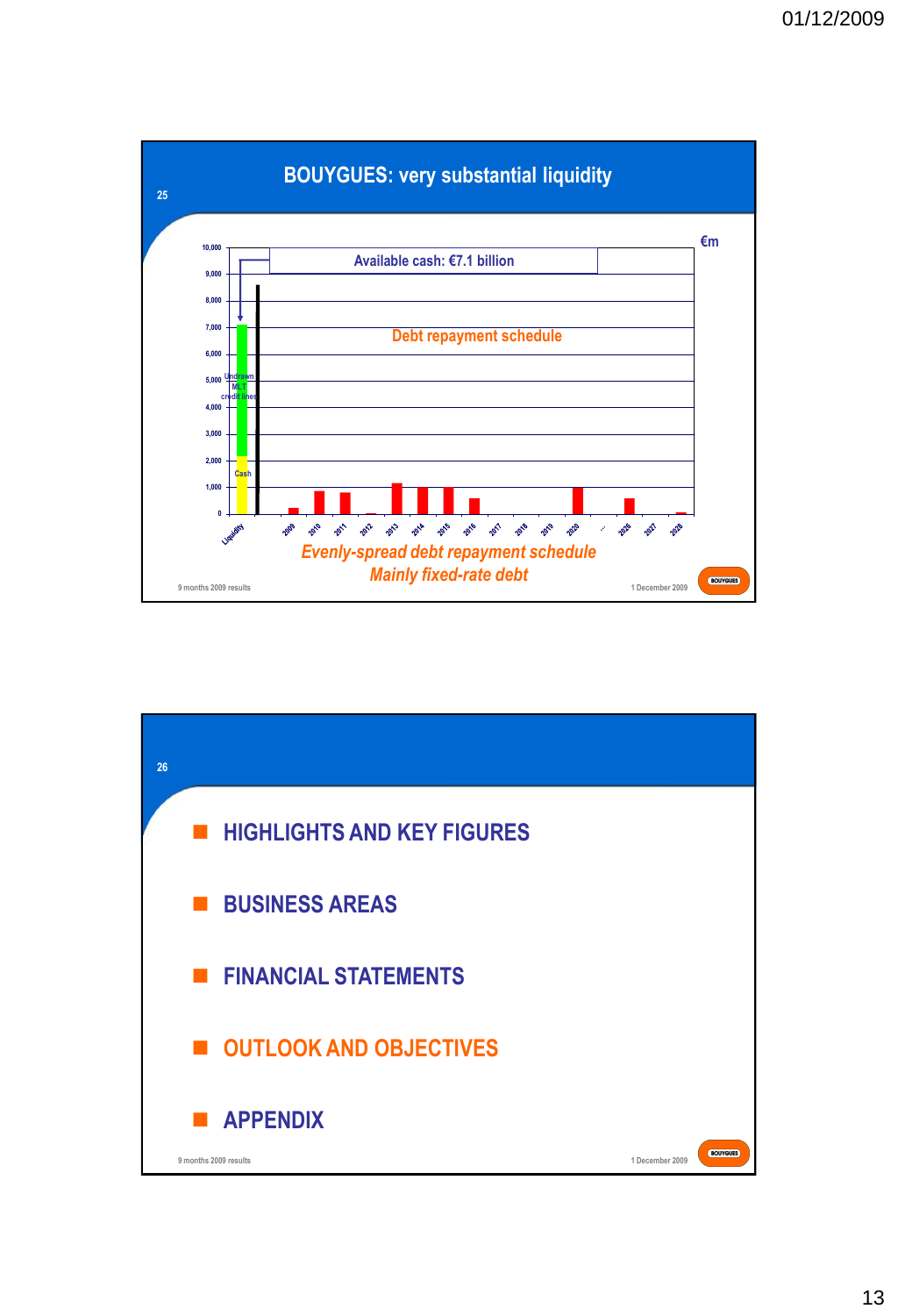|                                  | 2009 target             |                          |                  |                           |             |                     |
|----------------------------------|-------------------------|--------------------------|------------------|---------------------------|-------------|---------------------|
|                                  | 2008<br><b>Restated</b> | <b>March</b><br>restated | June<br>restated | <b>August</b><br>restated | in December | Change<br>2009/2008 |
| <b>Bouygues Construction</b>     | 9,497                   | 9,300                    | 9,000            | 9,200                     | 9,450       | Ξ                   |
| <b>Bouygues Immobilier</b>       | 2,924                   | 2,700                    | 2,700            | 2,700                     | 2,870       | $-2%$               |
| Colas                            | 12,789                  | 12,300                   | 12,300           | 12,300                    | 11,700      | $-9%$               |
| TF <sub>1</sub>                  | 2,595                   | 2,360                    | 2,250            | 2,250                     | 2,320       | $-11%$              |
| <b>Bouygues Telecom</b>          | 5,089                   | 5,200                    | 5,200            | 5,200                     | 5,300       | $+4%$               |
| <b>Holding company and other</b> | 174                     | 160                      | 170              | 180                       | 160         | ns                  |
| Intra-group eliminations         | (609)                   | (610)                    | (640)            | (680)                     | (650)       | ns                  |
| <b>TOTAL</b>                     | 32,459                  | 31,410                   | 30,980           | 31,150                    | 31,150      | $-4%$               |
| o/w France                       | 22,323                  | 21,350                   | 21,200           | 21,100                    | 21,500      | $-4%$               |
| o/w international                | 10,136                  | 10,060                   | 9,780            | 10,050                    | 9,650       | $-5%$               |

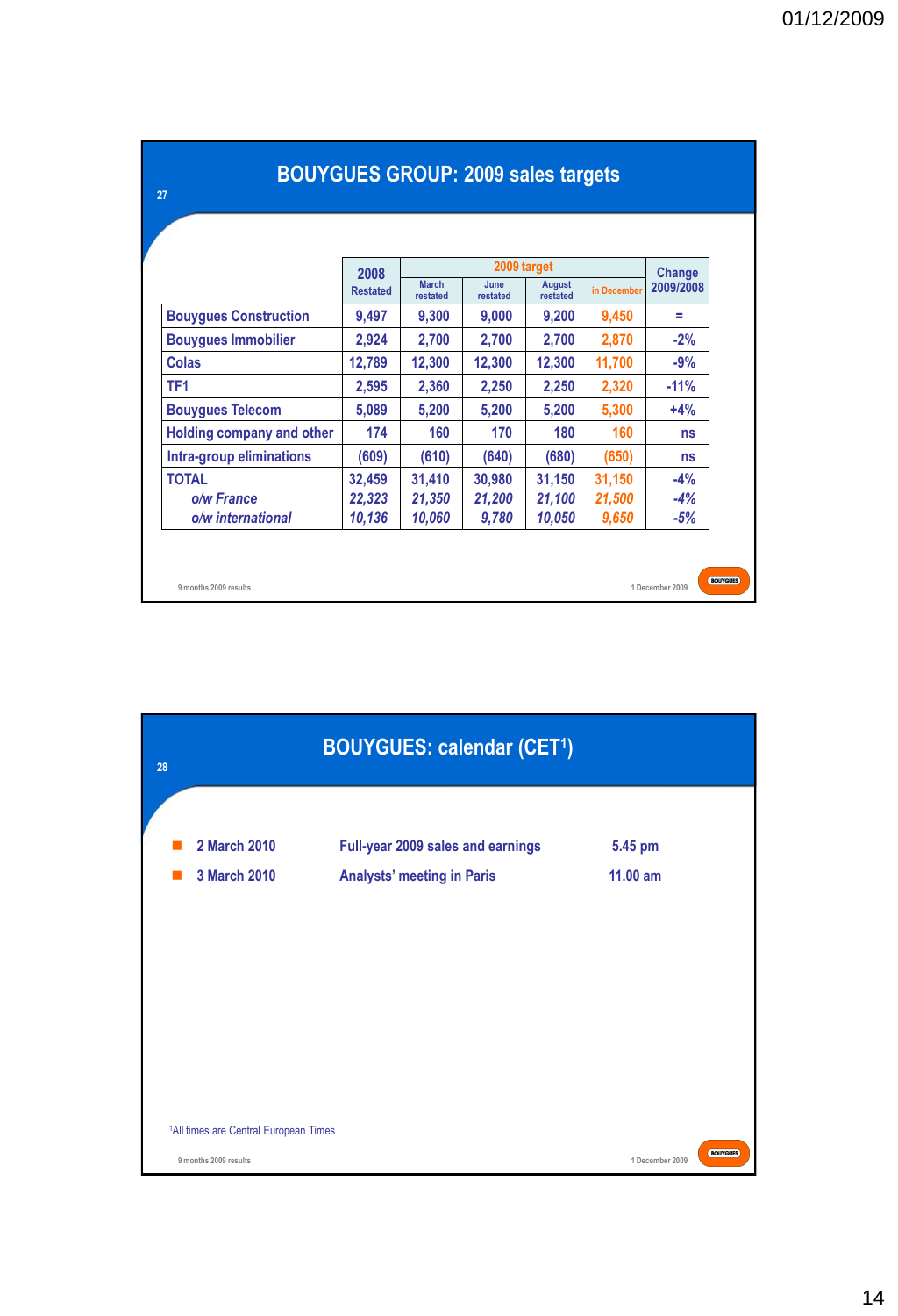

| <b>BOUYGUES TELECOM: key indicators</b><br>30                                                                                                                                                                                                                                                              |                             |                |                           |                |                                          | <b>Bouygues</b> |
|------------------------------------------------------------------------------------------------------------------------------------------------------------------------------------------------------------------------------------------------------------------------------------------------------------|-----------------------------|----------------|---------------------------|----------------|------------------------------------------|-----------------|
|                                                                                                                                                                                                                                                                                                            | <b>Contracts</b><br>9-month |                | <b>Prepaid</b><br>9-month |                | <b>Total customer</b><br>base<br>9-month |                 |
|                                                                                                                                                                                                                                                                                                            | 2008                        | 2009           | 2008                      | 2009           | 2008                                     | 2009            |
| SIM cards ('000)<br>SIM cards (% mix)<br>No. of Bbox routers activated ('000)                                                                                                                                                                                                                              | 7,042<br>75.5%              | 7,666<br>76.2% | 2,359<br>24.5%            | 2,411<br>23.8% | 9,327<br>Λ                               | 10,066<br>173   |
| Mobile business - ARPU (€/year) <sup>1</sup>                                                                                                                                                                                                                                                               | 607                         | 594            | 183                       | 185            | 495                                      | 492             |
| Mobile business - voice usage<br>(min/month) <sup>2</sup>                                                                                                                                                                                                                                                  | 356                         | 324            | 74                        | 83             | 282                                      | 264             |
| Marketing costs <sup>3</sup> /sales from network                                                                                                                                                                                                                                                           |                             |                |                           |                | 12.8%                                    | 14.1%           |
| <sup>(1)</sup> Rolling 12-month period excluding machine to machine SIM cards<br><sup>(2)</sup> Rolling 12-month period, adjusted on a monthly basis, excluding machine to machine SIM cards<br>(3) Mobile and fixed-line subscriber acquisition and retention costs<br><b>BOUYGUES</b><br>1 December 2009 |                             |                |                           |                |                                          |                 |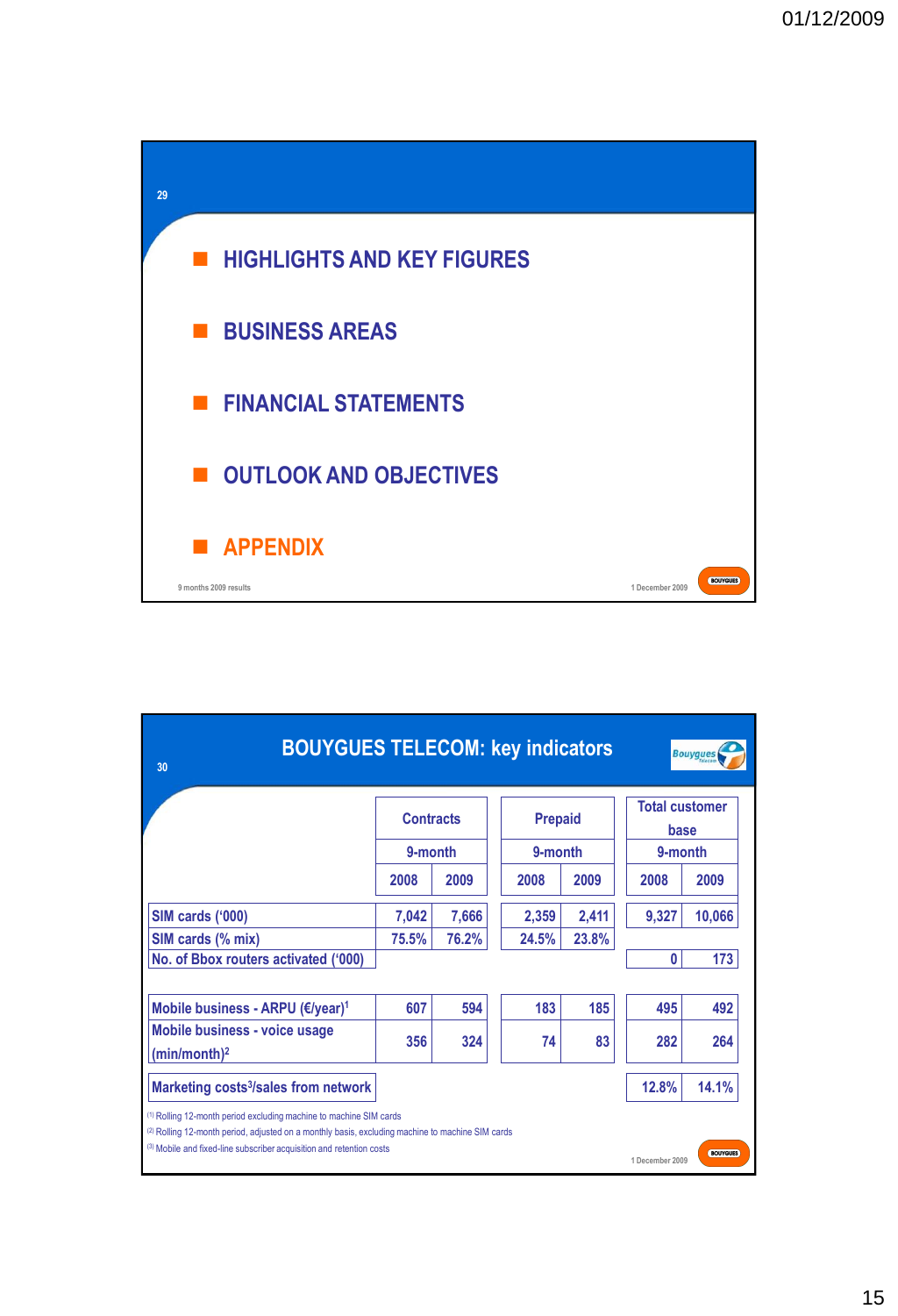|                                |                | 2008           |                | 2009           |                |                |                |
|--------------------------------|----------------|----------------|----------------|----------------|----------------|----------------|----------------|
| $\epsilon$ million             | Q <sub>1</sub> | Q <sub>2</sub> | Q <sub>3</sub> | Q <sub>4</sub> | Q <sub>1</sub> | Q <sub>2</sub> | Q <sub>3</sub> |
| <b>Bouygues Construction</b>   | 2,210          | 2,384          | 2,377          | 2,526          | 2,291          | 2,467          | 2,375          |
| <b>Bouvques Immobilier</b>     | 564            | 736            | 688            | 936            | 628            | 805            | 721            |
| Colas                          | 2,189          | 3,442          | 3,984          | 3,174          | 1,972          | 3,144          | 3,568          |
| TF <sub>1</sub>                | 653            | 699            | 512            | 731            | 538            | 592            | 498            |
| <b>Bouygues Telecom</b>        | 1,200          | 1,265          | 1,297          | 1,327          | 1,272          | 1,353          | 1,335          |
| Holding company and other      | 48             | 38             | 41             | 47             | 40             | 33             | 31             |
| <b>Intra-Group elimination</b> | (115)          | (139)          | (158)          | (197)          | (162)          | (183)          | (150)          |
| <b>TOTAL</b>                   | 6,749          | 8,425          | 8,741          | 8,544          | 6,579          | 8.211          | 8,378          |
| o/w France                     | 5,048          | 5,838          | 5,613          | 5,824          | 4,783          | 5,713          | 5,428          |
| o/w international              | 1,701          | 2,587          | 3,128          | 2,720          | 1,796          | 2,498          | 2,950          |

## **BOUYGUES: restated quarterly sales by business area(1)**

| BOUYGUES: restated quarterly key financial figures (1)<br>32                                                                                              |       |                |                |       |       |                |                |
|-----------------------------------------------------------------------------------------------------------------------------------------------------------|-------|----------------|----------------|-------|-------|----------------|----------------|
| $\epsilon$ million                                                                                                                                        |       |                | 2008           |       |       | 2009           |                |
|                                                                                                                                                           | Q1    | Q <sub>2</sub> | Q <sub>3</sub> | Q4    | Q1    | Q <sub>2</sub> | Q <sub>3</sub> |
| <b>Sales</b>                                                                                                                                              | 6,749 | 8,425          | 8,741          | 8,544 | 6,579 | 8,211          | 8,378          |
| <b>EBITDA</b>                                                                                                                                             | 675   | 1,036          | 1,057          | 982   | 475   | 1,016          | 1,184          |
| <b>EBIT</b>                                                                                                                                               | 378   | 702            | 692            | 424   | 165   | 607            | 689            |
| Net Profit of held-for sale op.                                                                                                                           | 6     | 7              | 4              | 3     | 5     | 6              | 4              |
| All the differences with the published figures in EBITDA, EBIT and Net Profit of Held for sale<br>operations come from Holding and Others' contributions. |       |                |                |       |       |                |                |
| <sup>(1)</sup> Excluding Finagestion contributions<br><b>BOUYGUES</b><br>9 months 2009 results<br>1 December 2009                                         |       |                |                |       |       |                |                |